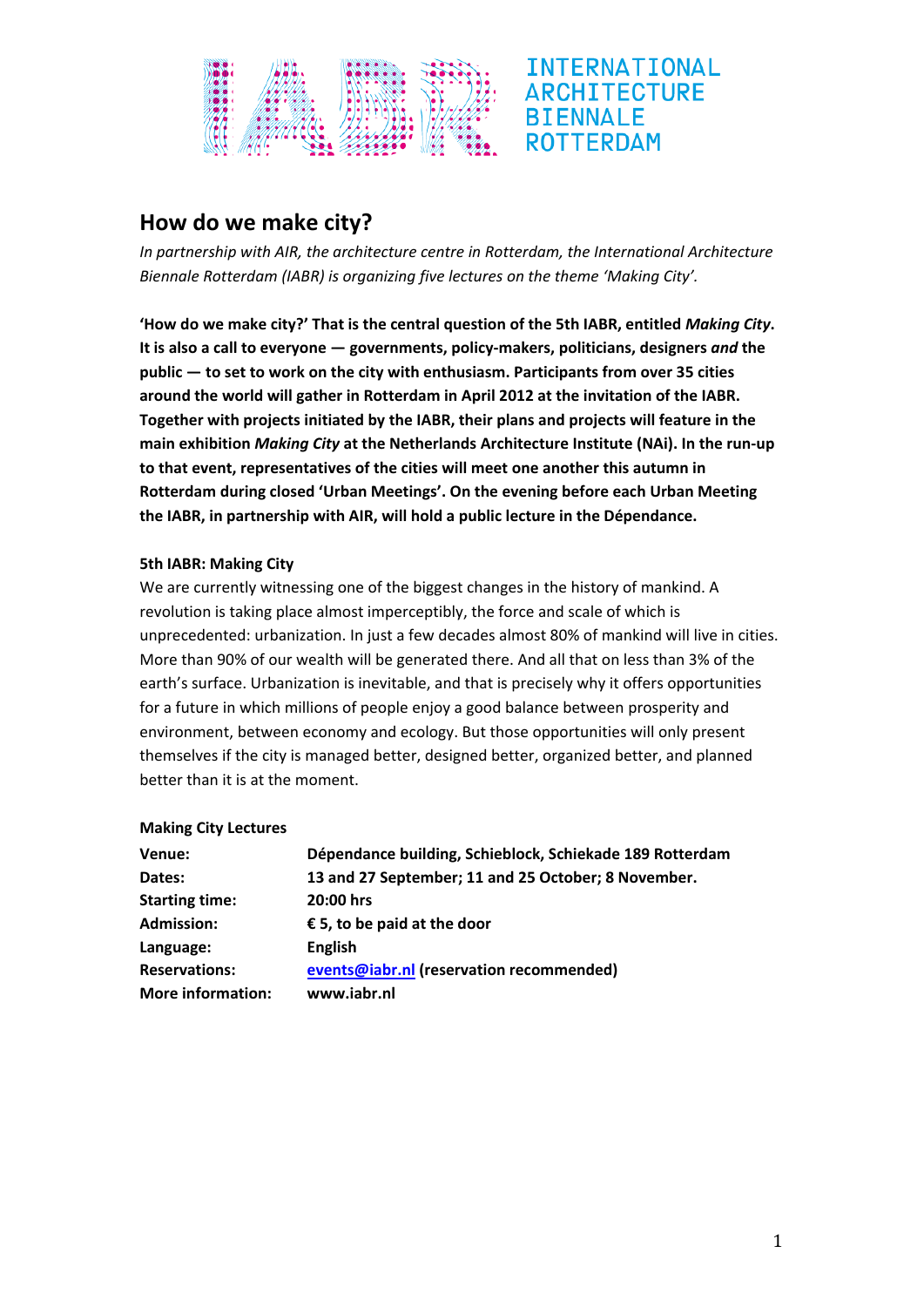

## **Program**

## **13 September 2011 'MAKING CITY'**

#### *Speaker: Rients Dijkstra, director of MAXWAN*

Now that the world is urbanizing at a rapid pace, the importance of cities is steadily increasing. While the economy used to function at a national scale, the city is now the place where money is largely made. By way of an introduction to the central theme of the 5th IABR, Making City, Rients Dijkstra talks about the changing relation between the city and the economy.

## **27 September 2011 BORDEAUX – '50,000 new homes'**

Bordeaux is a city in development. Over the coming decades the city will only continue to grow as a result, amongst other things, of the construction of the TGV rail link. To cater for this growth, 50,000 new homes will be built in the near future within reach of public transport. This ambition makes it patently clear that the development of Bordeaux needs to be addressed at the level of the metropolis. The project '50,000 new homes for Bordeaux' brings together the usually separate worlds of politics, private sector and executive parties in constructive alliances. In the process, the current strategies and models of spatial production are redefined.

## **11 October 2011 NEW YORK – 'High Line'**

# *Speaker: Alexandros Washburn, director Urban Design, New York City Department of City Planning*

The High Line is an elevated 1.6‐km‐long park, located in the western part of downtown Manhattan in New York. The attractiveness of the design in combination with changes to the planning system made the project appeal to private investors. The non‐profit organization 'Friends of the High Line' took the initiative for the High Line project in 1999. This citizens' initiative was later adopted and implemented by the New York City Planning Department. Already a legendary pilot project, the scheme demonstrates how an initiative that springs from the community can kindle the enthusiasm of various parties and result in a high-quality urban, public space.

# **18 October 2011 LILLE‐KORTRIJK‐TOURNAI – 'Eurometropolis'**

The Eurometropolis Lille‐Kortrijk‐Tournai is made up of 147 French and Belgian municipalities. This alliance of towns is the first 'European Grouping for Territorial Cooperation (EGTC)' recognized by the EU. This transnational area is home to 2,000,000 inhabitants and is located in the centre of Europe, in the heart of the triangle formed by London, Paris and Brussels. The Eurometropolis is a consultative body that works together to support and promote cross‐border, supranational and interregional cooperation. It crosses cultural, political and administrative borders and, in the process, exploits the existing diversity as a force with the aim of positioning this central European territory on an international scale.